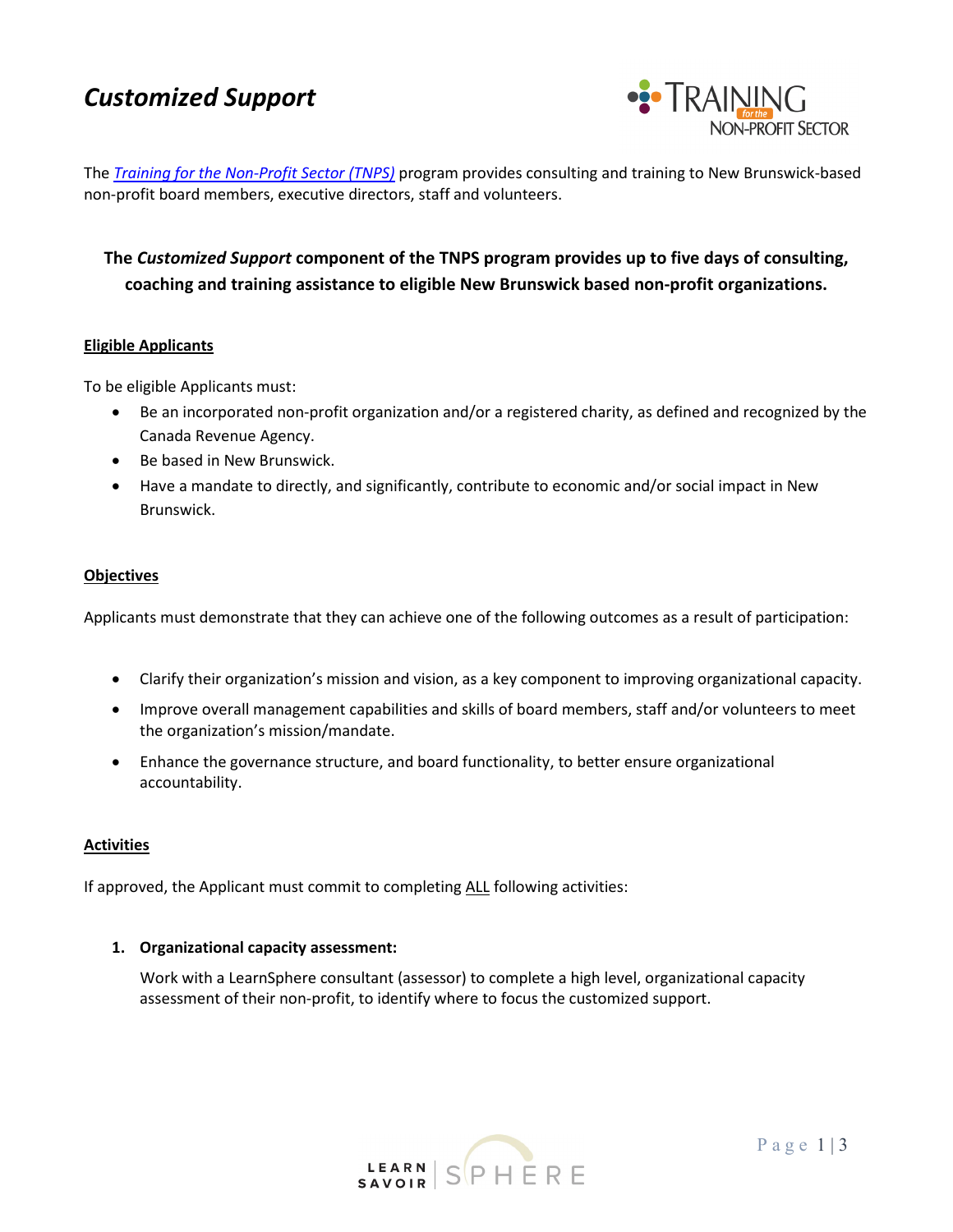# **2. Support Plan**

In collaboration with the assessor, develop a Support Plan that sets out activities and corresponding objectives to address issues identified by the Applicant in the high-level organizational capacity assessment.

# *Examples of activities a consultant could undertake are:*

- *Revision of board policies or bylaws*
- *Creation of staff job descriptions*
- *Creation of a communication plan*
- *Facilitation of strategic planning or training with board members*
- *etc.*
- 3. **Complete the Support Plan activities** within the contracted time frame, with a consultant selected from LearnSphere's list of Associates.
- 4. **Submit a final evaluation** of the program to LearnSphere Canada.

# **Cost**

#### **If approved, each organization must pay a participant fee of \$800 plus HST.**

The program will cover the following costs associated with the organization's participation in the program, including:

- Professional fees to:
	- o Conduct the high-level organizational capacity assessment and developing the Support Plan (approximately one day),
	- o Undertake the work detailed in the Support Plan (up to 5 days)

LearnSphere will pay these costs directly to the consultant.

• Travel costs associated with bringing the consultant to the non-profit organization if applicable.

Applicants can only participate in this program once during the contract period (September 1, 2021 – August 31, 2023).